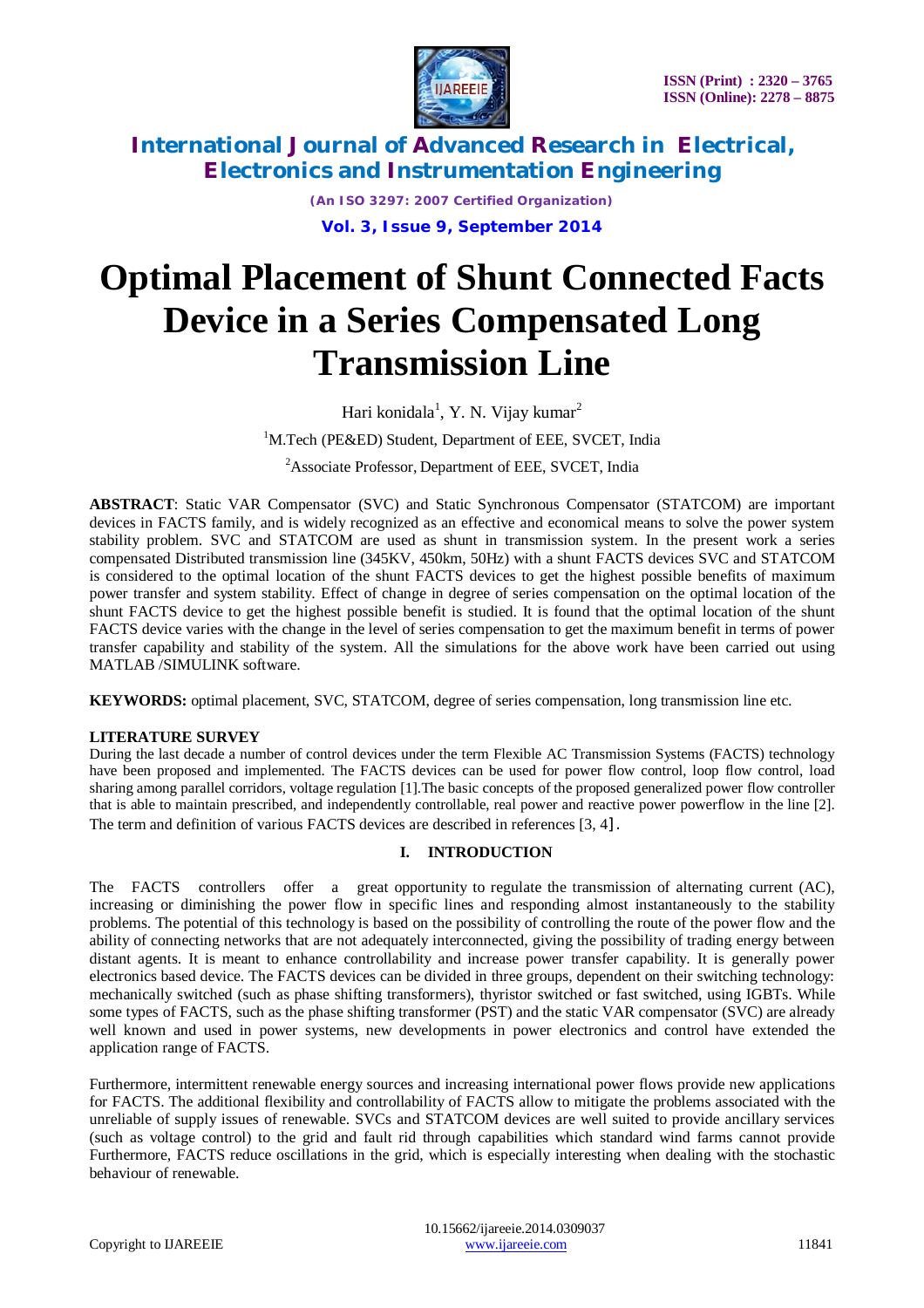

*(An ISO 3297: 2007 Certified Organization)*

### **Vol. 3, Issue 9, September 2014**

### **II. MODELING OF THE SVC**

The SVC provides an excellent source of rapidly controllable reactive shunt compensation for dynamic voltage control through its utilization of high-speed thyristor switching/controlled reactive devices. An SVC is typically made up of the following major components:

- $\triangleright$  Coupling transformer<br> $\triangleright$  Thyristor valves
- Thyristor valves
- $\triangleright$  Reactors
- Capacitors (often tuned for harmonic filtering)

In general, the two thyristor valve controlled/switched concepts used with SVCs are the thyristor-controlled reactor (TCR) and the thyristor-switched capacitor



Fig 1.Block diagram of a TCR-FC SVC

#### *A. Dynamic Response of the SVC*

When the SVC is operating in voltage regulation mode, its response speed to a change of system voltage depends on the voltage regulator gains (proportional gain  $K_P$  and integral gain  $K_i$ , the droop reactance X, and the system strength (short circuit level). For an integral-type voltage regulator  $(K_P = 0)$ , if the voltage measurement time constant Tm and the average time delay  $T_d$  due to valve firing are neglected, the closed-loop system consisting of the SVC and the power system can be approximated by a first-order system having the following closed-loop time constant.

#### *B. Description of Static VAR Compensator*

The static VAR compensator (SVC) is a shunt device of the flexible AC transmission systems (FACTS) family using power electronics to control power flow and improve transient stability on power grids. The SVC regulates voltage at its terminals by controlling the amount of reactive power injected into or absorbed from the power system. Each capacitor bank is switched on and off by three thyristor switches (Thyristor Switched Capacitor or TSC). Reactors are either switched on-off (Thyristor Switched Reactor or TSR) or phase-controlled (Thyristor Controlled Reactor or TCR).



10.15662/ijareeie.2014.0309037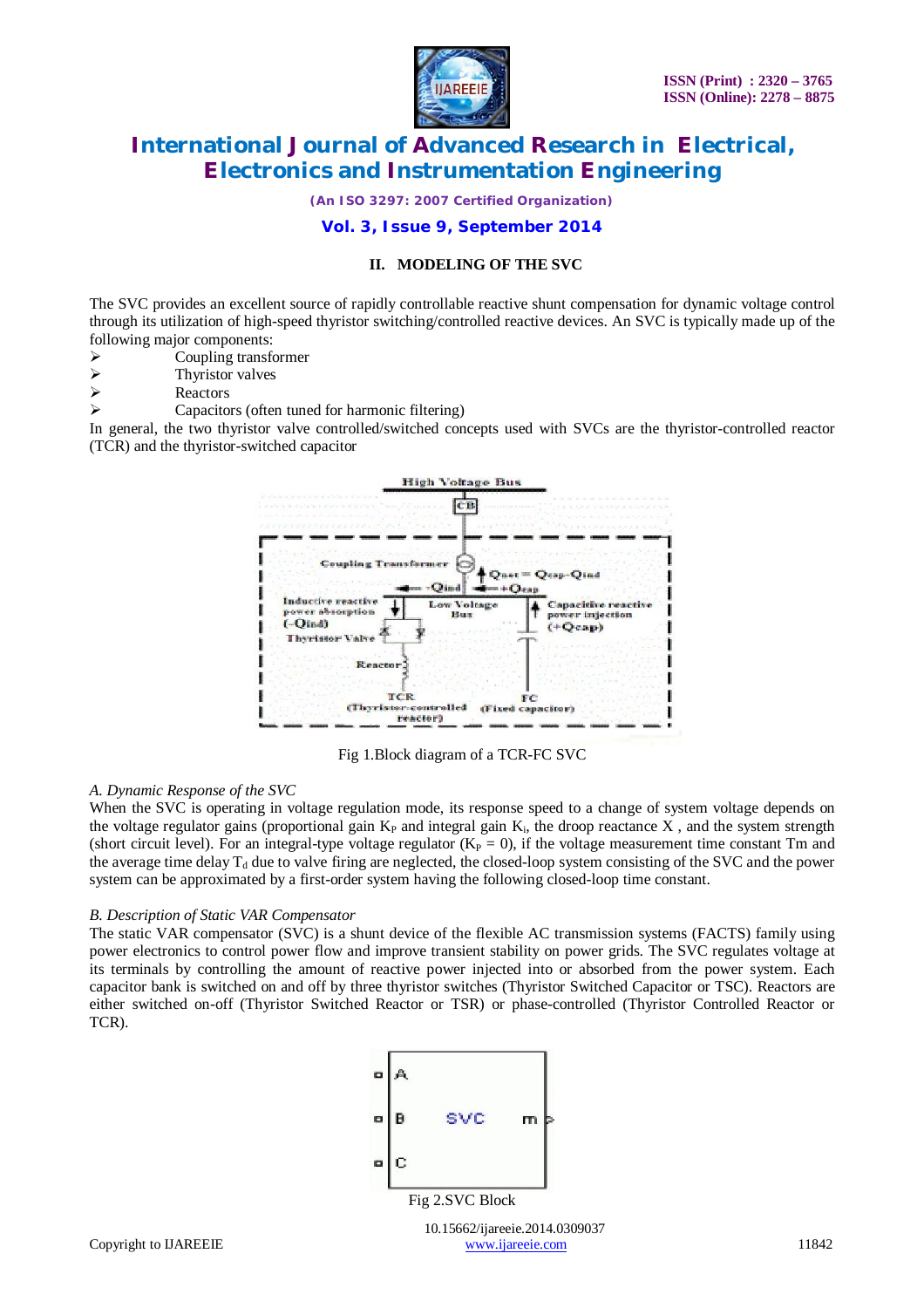

*(An ISO 3297: 2007 Certified Organization)*

### **Vol. 3, Issue 9, September 2014**

#### *C. Single-line Diagram of an SVC and Its Control System*

The control system consists of, -A measurement system measuring the positive-sequence voltage to be controlled. A Fourier-based measurement system using a one-cycle running average is used. A voltage regulator that uses the voltage error (difference between the measured voltage  $V_m$  and the reference voltage  $V_{ref}$ ) to determine the SVC susceptance B needed to keep the system voltage constant. A distribution unit that determines the TSCs (and eventually TSRs) that must be switched in and out, and computes the firing angle M of TCRs. A synchronizing system using a phase-locked loop (PLL) synchronized on the secondary voltages and a pulse generator that send appropriate pulses to the thyristor.



Fig 3.The control system of SVC

#### *D. SVC V-I Characteristic*

The SVC can be operated in two different modes: In voltage regulation mode and in VAR control mode (the SVC susceptance is kept constant) when the SVC is operated in voltage regulation mode, it implements the following V-I characteristic. As long as the SVC susceptance B stays within the maximum and minimum susceptance values imposed by the total reactive power of capacitor banks  $(B_{Cmax})$  and reactor banks  $(B_{Lmax})$  the voltage is regulated at the reference voltage  $V_{ref}$ . However, a voltage droop is normally used (usually between 1% and 4% at maximum reactive power output), and the V-I characteristic has the slope indicated in the Figure.4.The V-I characteristic is described by the following three equations: SVC is in regulation range ( $-B<sub>Cmax</sub>$  <  $B<sub>lmax</sub>$ )



#### **III. MODELING OF THE STATCOM**

#### *A. Configuration*

STATCOM is one of the important shunt connected Flexible AC Transmission Systems (FACTS) controllers to control power flow and make better transient stability. The basic structure of STATCOM in schematic diagram is shown in Figure 6. It regulates voltage at its terminal by changing the amount of reactive power in or out from the power system. When system voltage is low, the STATCOM inject reactive power. When system voltage is high, it absorbs reactive power.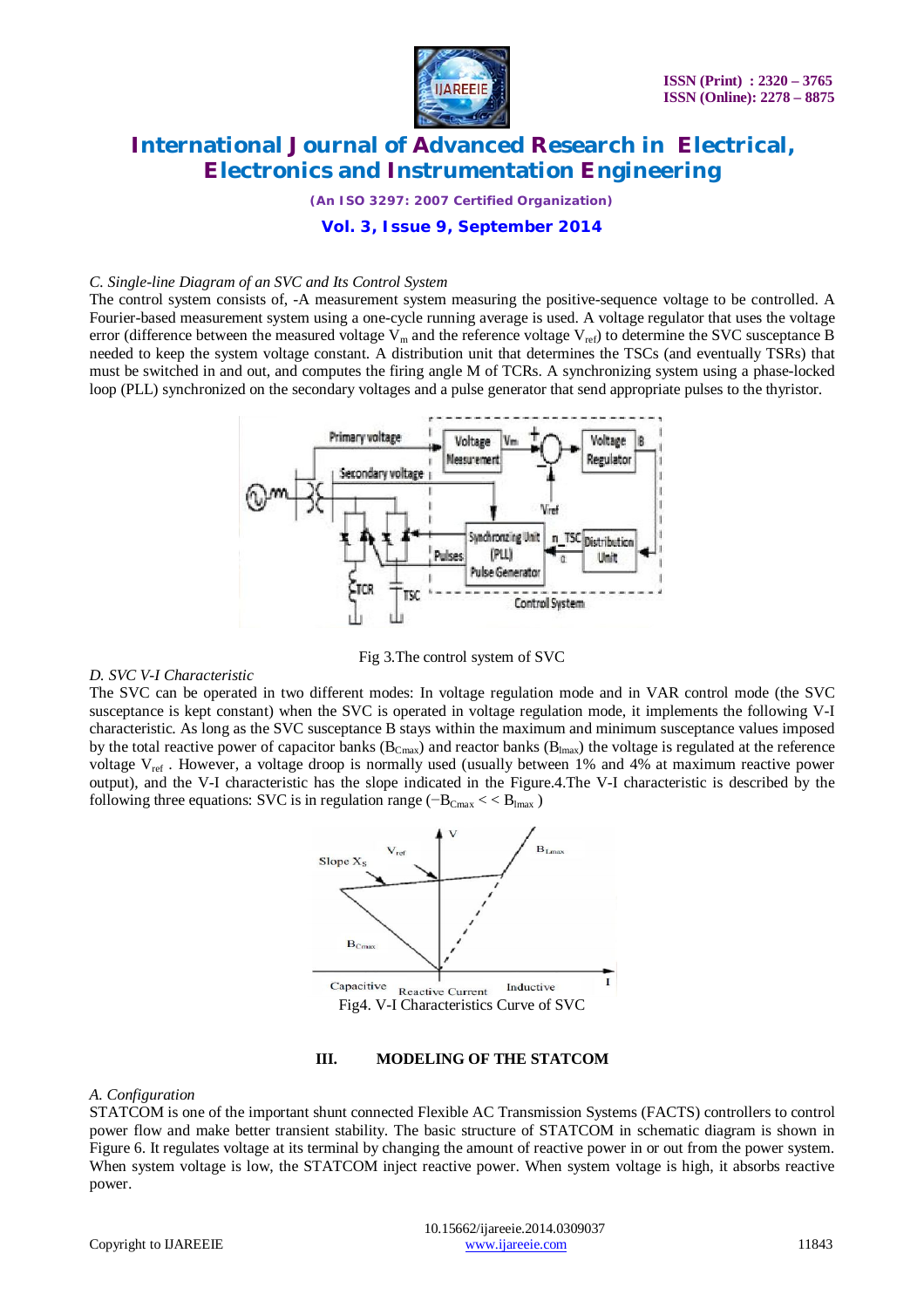

*(An ISO 3297: 2007 Certified Organization)*

### **Vol. 3, Issue 9, September 2014**

#### *B. Phase angle control*

In this case the quantity controlled is the phase angle  $\delta$ . The modulation index "m" is kept constant and the fundamental voltage component of the STATCOM is controlled by changing the DC link voltage. By further charging of the DC link capacitor, the DC voltage will be increased, which in turn increases the reactive power delivered or the reactive power absorbed by the STATCOM. On the other hand, by discharging the DC link capacitor, the reactive power delivered is decreased in capacitive operation mode or the reactive power absorbed by the STATCOM in an inductive power mode increases. For both capacitive and inductive operations in steady-state, the STATCOM voltage lags behind AC line voltage ( $\delta$  > 0).



Fig 5.Phase angle control of Capacitive and Inductive mode

By making phase angle δ negative, power can be extracted from DC link. If the STATCOM becomes lesser than the extracted power, Pc in becomes negative and STATCOM starts to deliver active power to the source. During this transient state operation,  $V_d$  gradually decreases. The phasor diagrams which illustrating power flow between the DC link in transient state and the ac supply is shown in above Figure 5. For a phase angle control system, the open loop response time is determined by the DC link capacitor and the input filter inductance. The inductance is applied to filter out converter harmonics and by using higher values of inductance; the STATCOM current harmonics is minimized.

#### *C. Operating Principle of the STATCOM*

The operating principle of STATCOM is explained in the figure.1 showing the active and reactive power transfer between a power system and a VSC. In this figure, V1 denotes the power system voltage to be controlled and V2 is the voltage produced by the VSC. During steady state working condition, the voltage V2 produced by the VSC is in phase with V1 (i.e.=0), so that only reactive power is flowing (Active power P=0). If the magnitude of voltage V2produced by VSC is less than the magnitude of power system voltage V1, reactive power Q is flowing from power system to VSC (STATCOM is absorbing reactive power mode).



Fig 6.Schematic representation of STATCOM

If V2 is greater than V1, Q is flowing from VSC to power system (STATCOM is producing reactive power mode). IfV2 is equal to V1 the reactive power exchange is zero. The amount of reactive power is given by  $\Omega$  =  $\frac{v}{1} \frac{1^{\mathrm{(V)}}}{1} \frac{1^{\mathrm{-V}}}{2}$   $\frac{2^{\mathrm{(5)}}}{2}$ X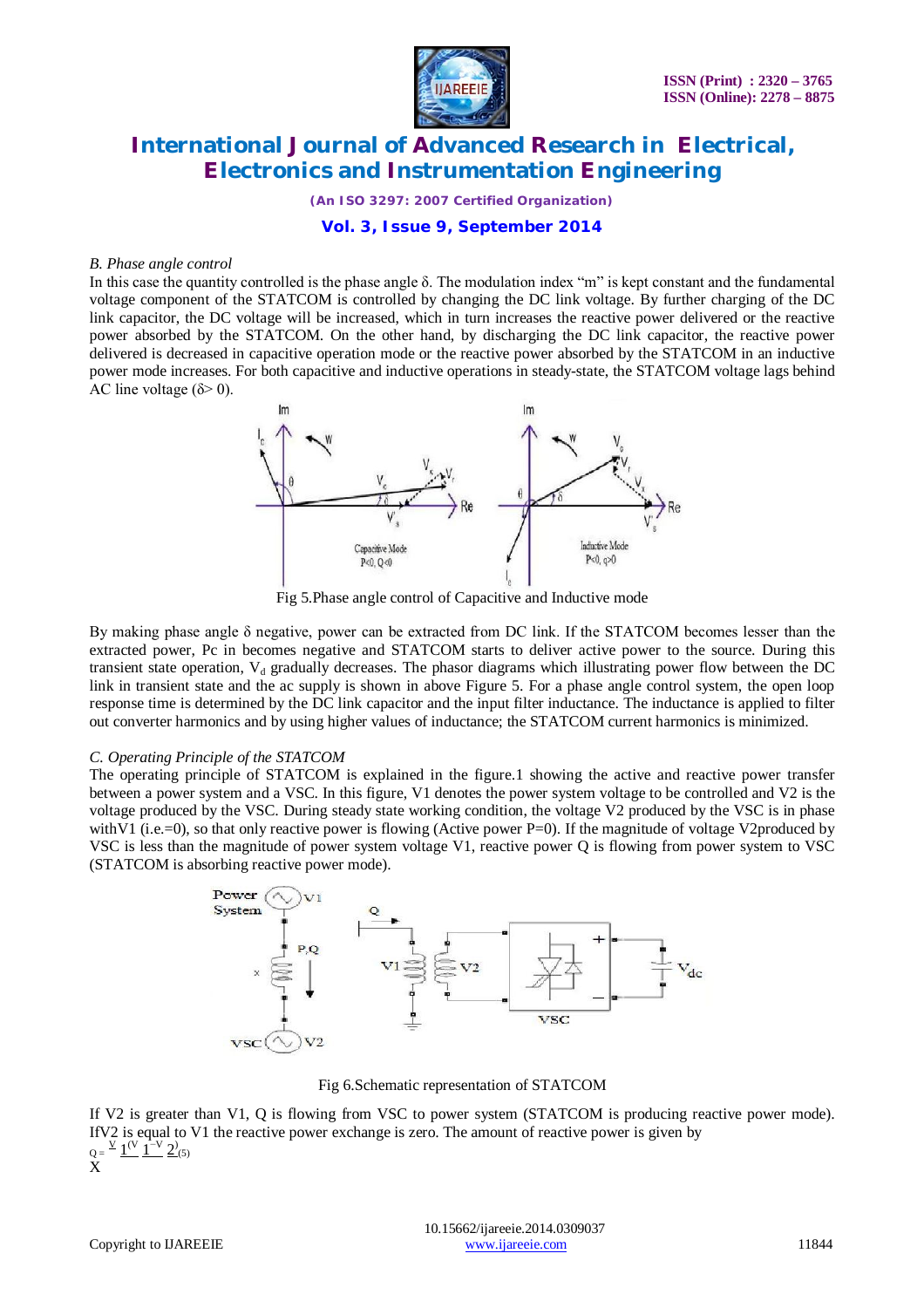

*(An ISO 3297: 2007 Certified Organization)*

**Vol. 3, Issue 9, September 2014**

*D. STATCOM V-I characteristic*

Modes of the STATCOM operation:

 $\triangleright$  Voltage regulation mode

VAR control mode

When the STATCOM is worked in voltage regulation mode, it implements the V-I characteristic as shown in Fig. 7.The V-I characteristic is depicted by the following equation:

Where V= Positive sequence voltage (p.u) I = Reactive current (p.u.  $/P_{nom}$ )

 $(I > 0$  indicates an inductive current and I< 0indicates capacitive current)

 $X_s$  = Slope (p.u. / $P_{nom}$ : usually between 1% and 5%)  $P_{nom}$  = Converter rating in MVA



Fig 7.V-I characteristics of STATCOM

In this scheme, each node with message searches for possible path nodes to copy its message. Hence, possible path nodes of a node are considered. Using NSS, each node having message selects its path nodes to provide a sufficient level of end-to-end latency while examining its transmission effort. Here, it derives the CSS measure to permit CR-Networks nodes to decide which licensed channels should be used. The aim of CSS is to maximize spectrum utilization with minimum interference to primary system. Assume that there are M licensed channels with different bandwidth values and y denotes the bandwidth of channel c. Each CR-Networks node is also assumed to periodically sense a set of M licensed channels. Mi denotes the set including Ids of licensed channels that are periodically sensed by node i. suppose that channel c is periodically sensed by node i in each slot and channel c is idle during the time interval x called channel idle duration. Here, it use the product of channel bandwidth y and the channel idle duration x, tc = xy, as a metric to examine the channel idleness. Furthermore, failures in the sensing of primary users are assumed to cause the collisions among the transmissions of primary users and CR-Networks nodes.

#### **IV.TRANSMISSION LINE MODEL**

In this paper, the transmission line is modelled by a two port, four terminal networks as Shown in Figure 3.Transmission lines are operated with a balanced three phase load; the analysis can therefore proceed on a per phase basis. A transmission line on a per phase basis can be regarded as a two port network, where in the sending end voltage and current are related to the receiving end voltage and current through ABCD constants as



Fig 8.Two port model of a Transmission line

The ABCD constants of a line of length l, having a series impedance of z  $\Omega$  km and shunt admittance of y S km are given by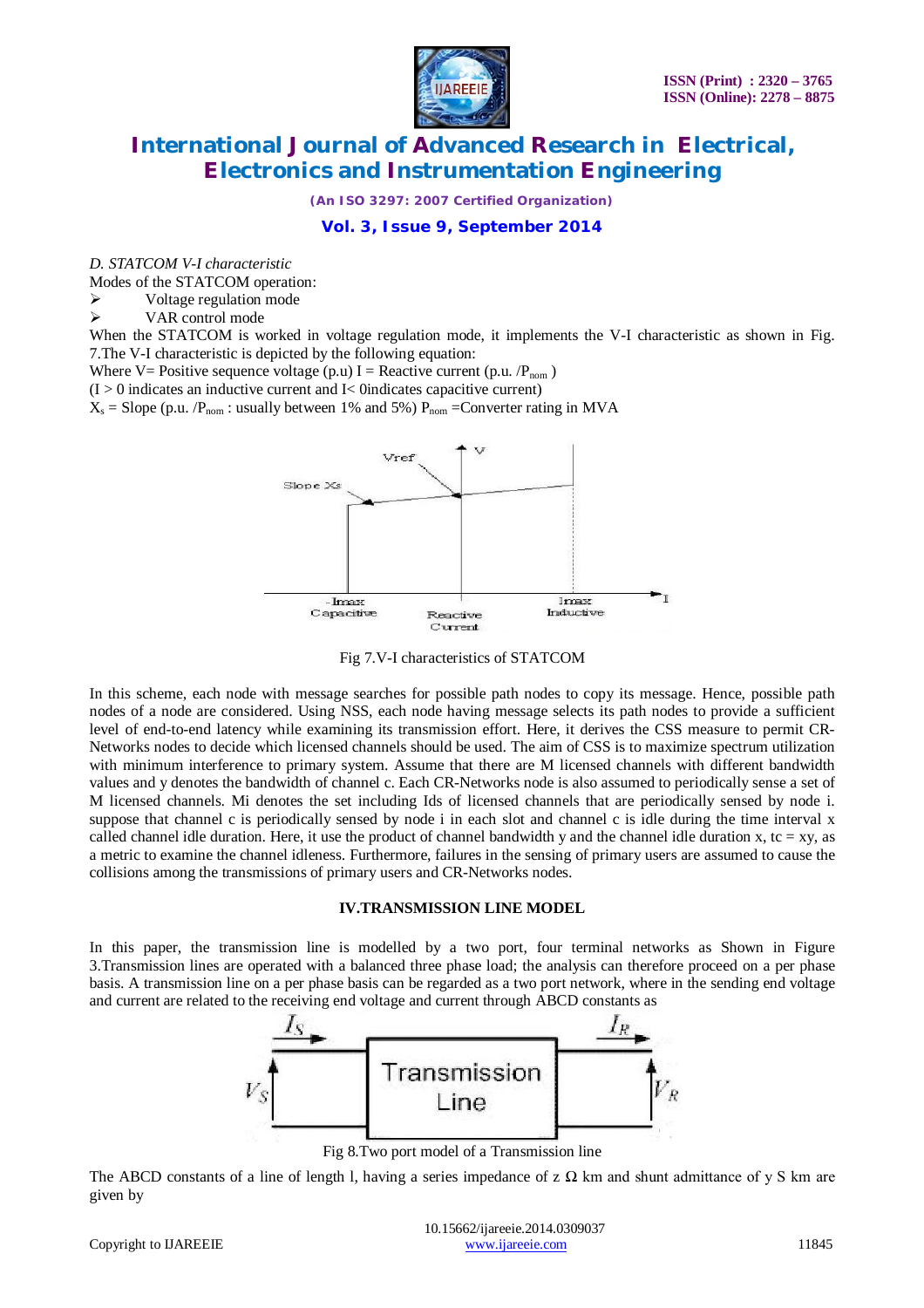

*(An ISO 3297: 2007 Certified Organization)*

### **Vol. 3, Issue 9, September 2014**

### $A=D=\cosh(\gamma I) B=Z_C \sinh(\gamma I) C=\sinh(\gamma I)$  (8)

Where,  $Z\mathcal{C} = z\mathcal{V} = z\mathcal{V} Z\mathcal{C}$ =Characteristic impedance of the line  $\gamma$ =Propagation constant of the line z=series impedance/unit length/phase y =shunt admittance/ unit length/phase to neutral l=transmission line length  $\alpha$ =attenuation constant β=phase constant  $\gamma$  =Propagation constant of the line z=series impedance/unit length/phase.

#### *A. Power flow through a transmission line for a actual line model*

The principle of power flow through a transmission line is illustrated through a single transmission line (2-node/2-bus system). Let us consider receiving-end voltage as a reference phasor ( $V \cup 0$ ) and let the sending end voltage lead it by an angle  $\delta$  is known as the torque angle<br>GENERATOR



Fig9. A two bus system

The complex power leaving the RE and entering the SE of the transmission line can be expressed as  $Sr = Pr + Qr = VrIr*$ 

#### $Ss = Ps + Os = Vsls$

It is clear from the RE power reaches the maximum value when the angle δ becomes β. However, the SE power becomes maximum at  $\delta = (\Pi - \beta)$ . In this study, a 345 kV single circuit transmission line (450 km in length), is considered. It is assumed that each phase of line has a bundle of 2 conductors of size one million c-mils each and conductors are fully transposed. The series impedance and shunt admittance of the line are found to be  $Z=(0.02986 +$ j0.2849)  $\Omega$ /km and Y = j3.989 ×106 S/km, respectively, at 50 Hz. The parameters are obtained using the MATLAB /SIMULINK software. The results of the line are presented in p.u. on a 100 MVA, 345 kV.



Fig 10.Series compensated transmission line with shunt FACTS devices

Consider that the line is transferring power from a large generating station to an infinite bus and equipped with series capacitor at centre and a shunt FACTS device at point ''m'' as shown in Figure 10. Parameter k is used to show the fraction of the line length at which the FACTS device is placed. The shunt FACTS device are SVC and STATCOM and is usually connected to the through a step-down transformer. The transmission line is divided into 2 sections (1  $\&$ 2), and section 2 is further divided in subsections of length [(0.5−K) & half-line length]. Each section is represented by a separate 2-port, 4-terminal network (similar to Figure 10) with its own ABCD constants considering the actual line model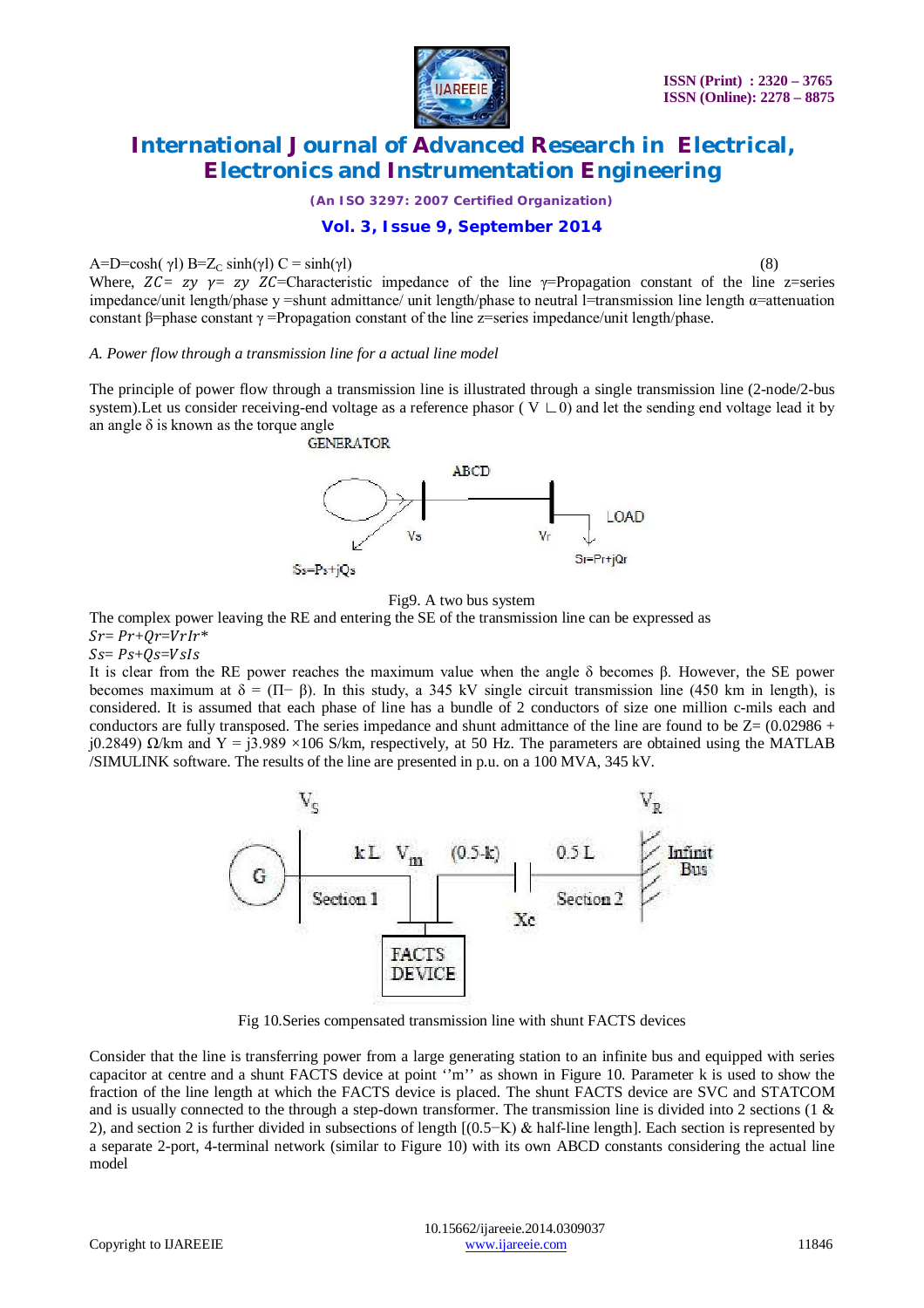

*(An ISO 3297: 2007 Certified Organization)*

### **Vol. 3, Issue 9, September 2014**

### **IV. RESULT AND DISCUSSION**

**V.**

For a simplified model, when there is no FACTS device connected to the line, maximum power transfer through the line is given by [3]: Many researchers established that the optimal location of shunt FACTS device for a simplified model is at K= 0.5 when there is no series compensation in the line. For such cases maximum power transmission capability and maximum transmission angle become double.



for different value of %S. **%**S**.**



However, for an actual line model power flow is given by the above results may not be considered accurate. One of the objectives of this paper is to find the maximum power and corresponding location of shunt FACTS device for different series compensation levels (%S) located at the centre of the line. A sophisticated computer program was developed to determine the various characteristics of the system of Figure 2 using an actual model of the line sections. The constant of the same RE power of section (1) and SE power of section (2)  $\left(1 = 2\right)$  is included into the problem. In all cases, 1.0 p.u. unless specified. The maximum power and corresponding angle are prior determined for various values of location (K).





SE power for diff. %S.  $\qquad \qquad \text{and } \text{SE}$  power of section-2 against k for diff. value of %S.

Thus, to get the highest benefit in terms of maximum it means that when series compensation level (%S) is increased then the optimal location of the shunt device shifts towards the generator side. Similarly when  $\%S = 30$  then the optimal location is at  $K = 0.3$  and for  $\%S = 45$  it is at  $K = 0.25$ . Figure 9 shows the variation in optimal off centre location of the shunt FACTS device against the degree of series compensation level (%S) for given R/X ratio of line.